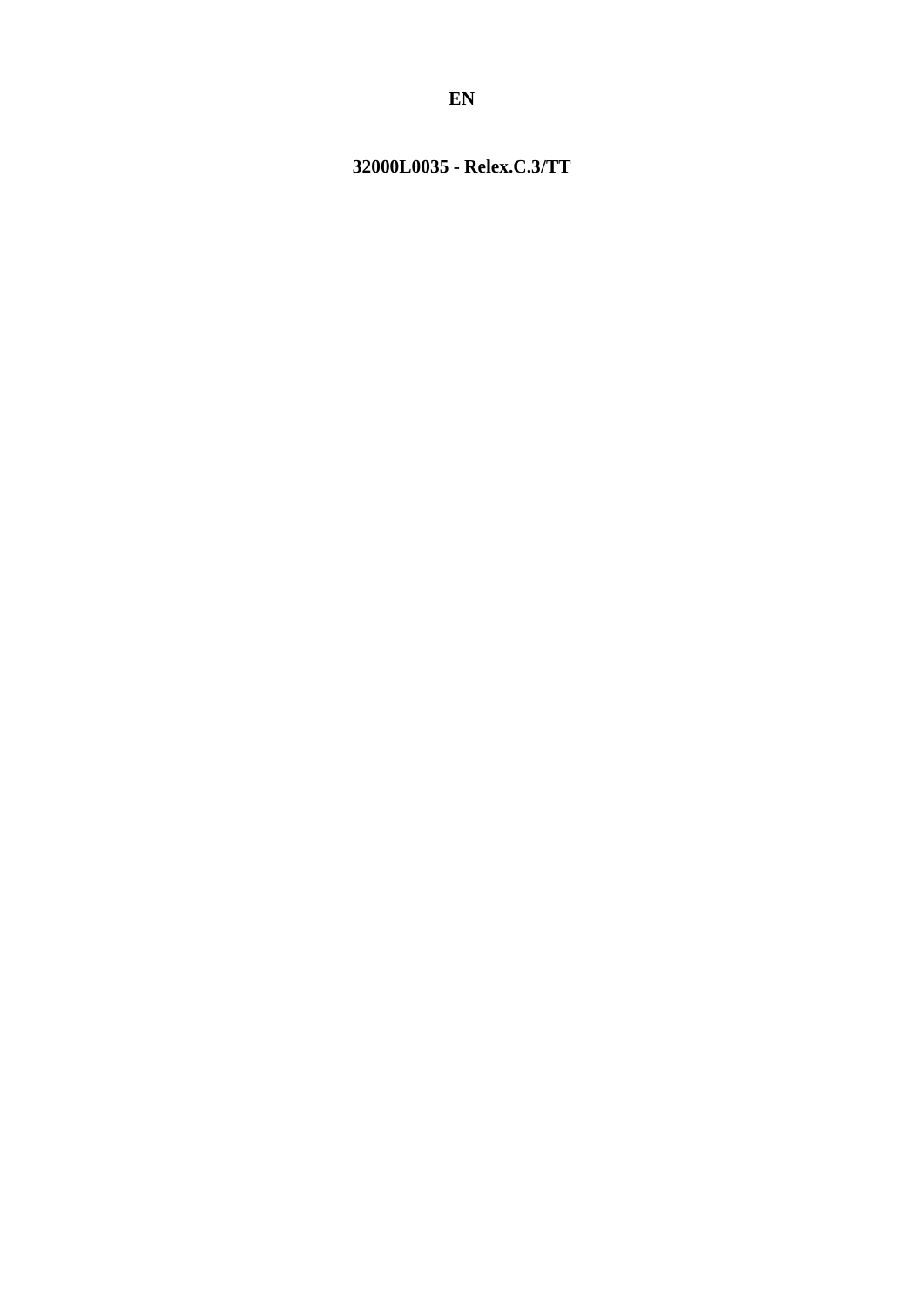## **DECISION OF THE EEA JOINT COMMITTEE No 48/2003**

## **of 16 May 2003**

#### **amending Annex XII (Free movement of capital) to the EEA Agreement**

#### THE EEA JOINT COMMITTEE,

Having regard to the Agreement on the European Economic Area, as amended by the Protocol adjusting the Agreement on the European Economic Area, hereinafter referred to as 'the Agreement', and in particular Article 98 thereof,

Whereas:

- (1) Annex XII to the Agreement has not been amended previously.
- (2) Directive 2000/35/EC of the European Parliament and of the Council of 29 June 2000 on combating late payment in commercial transactions<sup>[1](#page-0-0)</sup> is to be incorporated into the Agreement,

HAS DECIDED AS FOLLOWS:

#### *Article 1*

The following point shall be inserted after point 1 (Council Directive 88/361/EEC) of Annex XII to the Agreement:

'2. **32000 L 0035**: Directive 2000/35/EC of the European Parliament and of the Council of 29 June 2000 on combating late payments in commercial transactions (OJ L 200, 8.8.2000, p. 35).

The provisions of the Directive shall, for the purposes of the present Agreement, be read with the following adaptation:

The following paragraph shall be added to Article 6:

'6. The EFTA States shall put into effect the measures necessary to comply with this Directive before 31 December 2003.''

#### *Article 2*

The texts of Directive 2000/35/EC in the Icelandic and Norwegian languages, to be published in the EEA Supplement to the *Official Journal of the European Union*, shall be authentic.

<u>.</u>

<span id="page-1-0"></span> $1$  OJ L 200, 8.8.2000, p. 35.